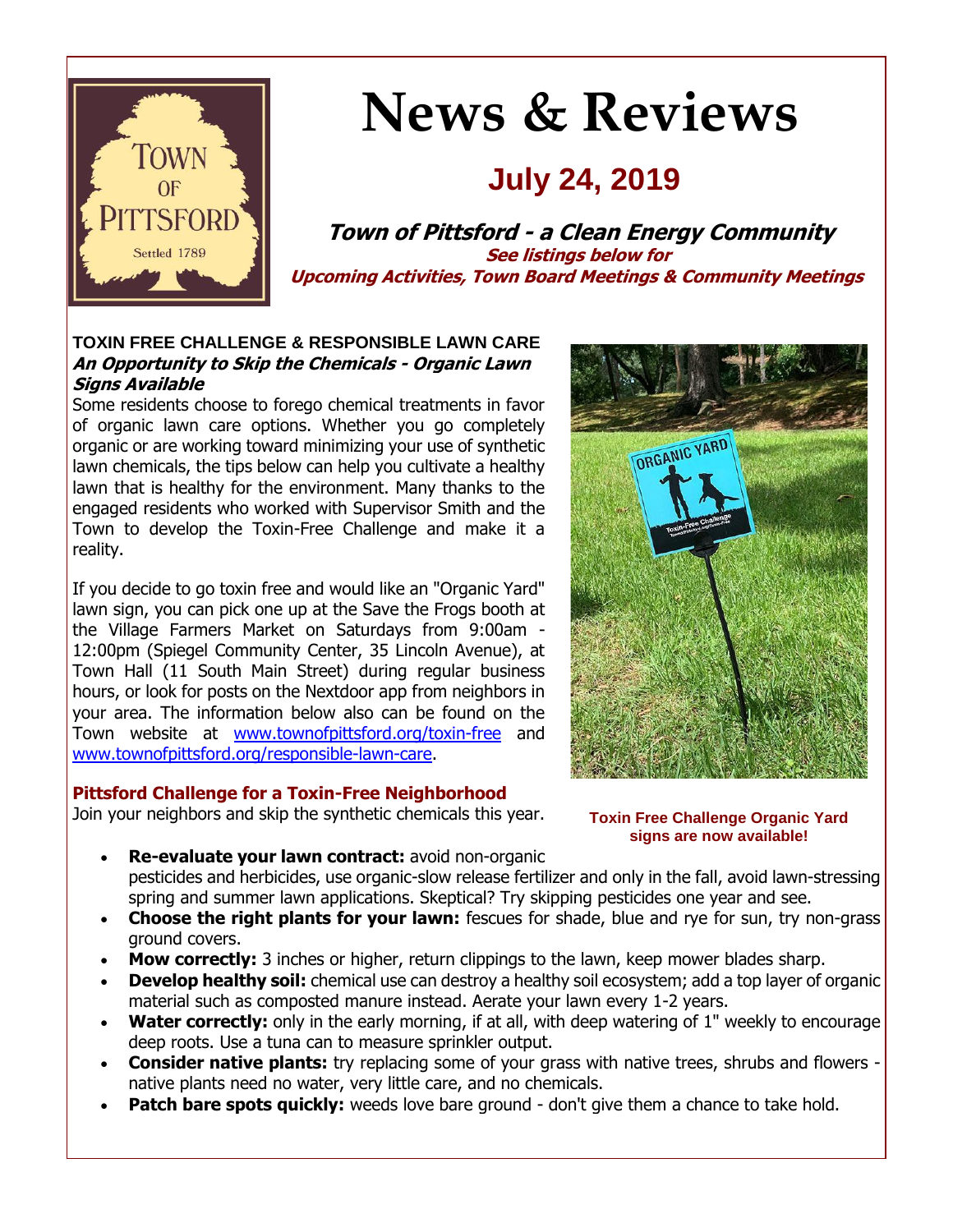**Further Sustainable Landscaping Info & Resources:** the Department of Environmental Conservation (DEC) Sustainable Landscaping website has extensive information about green yard and garden tips, selecting native plants and resources for a chemical free yard. Visit [www.dec.ny.gov/public/44290.html](http://www.dec.ny.gov/public/44290.html) to learn more.

## **Responsible Lawn Care**

There are many approaches to caring for your lawn. Whether you choose extensive or low maintenance efforts, synthetic or organic lawn care products, caring for your lawn in a responsible manner is important not iust to your vard but to the overall environment. If you are not yet ready to go completely toxin-free, below are some tips for responsible lawn care.

## **Synthetic Lawn Care Treatments**

If you have a lawn service, carefully assess and discuss your needs with your lawn company. For example, most lawn service plans treat for grubs in spring and fall. But grubs don't feed in the spring. So spring treatment is unnecessary and wastes your money.

**Professional advice is available** to help understand what's really necessary in your lawn treatment plan. You can phone Cornell Cooperative Extension, at (585) 753-2550, to review what your service is proposing. It's an opportunity to save money and avoid applying chemicals that are unnecessary.

# **If you choose synthetic lawn care treatments, here are some basic tips:**

- **Crabgrass:** don't treat for crabgrass until the forsythia bloom this is when crabgrass germinates. A second treatment four weeks later, especially in the event of a particularly rainy season, can ensure continued success. Fall treatment is not needed. Crabgrass is an annual weed that dies off by the end of summer/early fall, so treatment at those times is a waste of time and money.
- **Grubs:** treat for grubs in July, not any earlier grubs don't feed in the spring, so spring treatment is unnecessary.
- **Weeds:** if you treat for weeds, research the product you are using to find out how long it is effective. It is important to consider pollinators in the spring (bees and other insects). A pre-emergent weed preventer should be applied before the spring weeds flower, or a post-emergent can be considered after other sources of pollen have become available for insects. A single weed prevention treatment in the fall will cut down on weeds with less possible impact on pollinators. Weed preventers also can be harmful to a lawn in drought dormancy, so it is best not to treat during those times.

Crabgrass preventers and some weed preventers will stop desirable grass seed from germinating, so if you plan to seed your lawn do so in the fall or avoid these products in the spring.

#### **Please follow the Town's practice of responsible and very limited pesticide use, and only when strictly needed.**

**COMMUNITY CHOICE AGGREGATION ADMINISTRATOR DISCUSSION AT 8/6 TOWN BOARD MTG** The Town Board will have further discussion about selection of an administrator for the proposed Community Choice Aggregation (CCA) project at its Town Board meeting on Tuesday, August 6. Those who are interested in the subject are encouraged to attend. The meeting will be held at 6:00pm at Town Hall (11 South Main Street). ASL interpretation will be provided.

The Towns of Pittsford, Brighton and Irondequoit and the Village of Pittsford are working together to explore obtaining electricity for our respective communities from 100% renewable sources, at a cost below the RG&E electricity rate, through a Community Choice Aggregation (CCA) program. CCA leverages combined buying power. The four municipalities previously issued a request for proposals for a CCA administrator and subsequently submitted questions to two potential CCA administrators.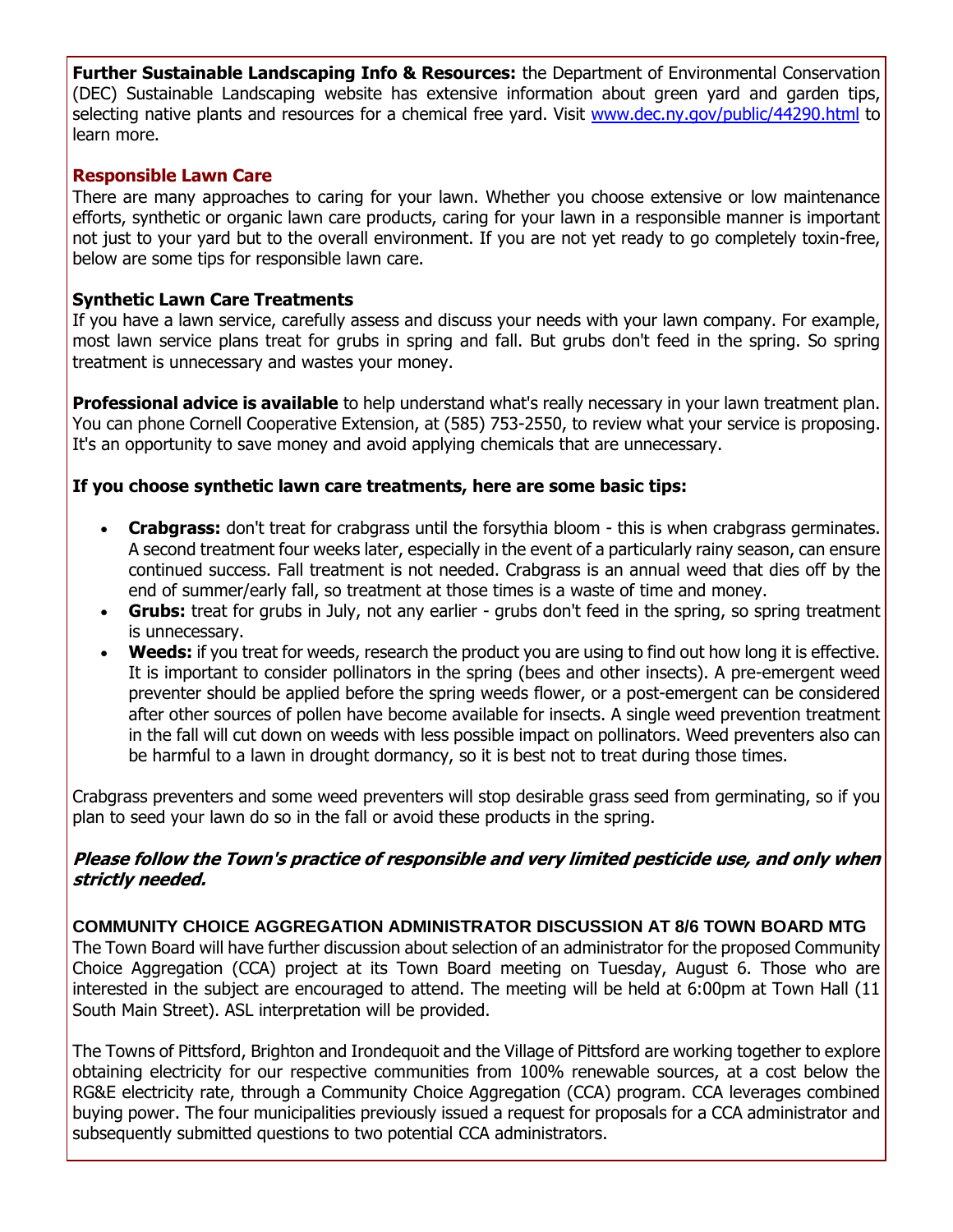**TOWN MOVES FORWARD ON LED STREETLIGHT REPLACEMENTS, ENERGY BENCHMARKING** The Town continues to move forward on its sustainability initiatives. At the July 16 Town Board meeting a presentation from the Genesee/Finger Lakes Regional Planning Council (G/FL RPC) outlined the work they are doing with the Town on **installing LED streetlights** to lower cost to taxpayers and reduce the amount of electricity used. G/FL RPC recommended participation in the current RG&E LED Streetlamp Conversion program and furnished technical expertise during the preliminary Community Solar discussions. The RG&E Streetlamp Conversion Program was reviewed in detail for the board. The Town Board gave Supervisor Smith authorization to enter into an agreement with RG&E to move forward with the LED Streetlamp Conversion program this year.

Also at the meeting, the New York State Pollution Prevention Institute (NYSP2I) made a presentation on the proposed **energy consumption benchmarking program** they are developing in collaboration with the Town and G/FL RPC for Town municipal buildings. The project would analyze energy usage and evaluate potential energy efficiency enhancements, with a goal of energy reduction. The presentation also included information on the background, history and role of the Pollution Prevention Institute.

#### **EAST AVENUE STATE DOT CONSTRUCTION UPDATE - WORK IS UNDERWAY IN PITTSFORD**

The State Department of Transportation's (NYSDOT) work on East Avenue from the Pittsford Town line to St. John Fisher College is underway. Lane shifts and alternating single lane closures during construction will ensure continued access to businesses and residences along East Avenue; traffic will not be detoured. The work will take place overnights, from 8:00pm to 6:00am. The project consists of milling and repaving the existing road surface and is expected to last several weeks. To ensure your safety and theirs, please watch for flaggers directing traffic and follow their guidance.

The full project actually begins at the Rochester City line and will carry through Brighton as well. You may have seen some work being done already, closer to the city. We can expect a few weeks of inevitable inconvenience. But the project brings us a much-needed, improved road surface with better markings. Problems or questions about the project can be directed to the regional office of the NYSDOT at (585) 272- 4818.

#### **CANALSIDE CONCERT THIS FRIDAY: DIXIELAND JAZZ WITH THE SMUGTOWN STOMPERS** The Town of Pittsford's 2019 [Summer Concert Series](http://r20.rs6.net/tn.jsp?f=00123bHzXy63bmCkOiadQf51FJWDLTNgYb5W75OMj3Pjxoh_wkx6ZBLCMq3fecyfDzYaqpUPM_f7YD_v0Yv1ZwlMhMZqxbNieBX266zARSde1lPeKmvkkCNZVsLnXXisbn9HUec8fCi_ne79vwnT_0gN0LQzCWYqHOZAYe2YwITVNc5GYMbL2oCbMFQ4VoS7uqvWfxv3Hw0vyaxCLvG3VIZGggEtlPIBam9ZVUY-oQhcNiwc06LbGap1lOy1UzfSuYwo-iekAXoka5V0_5Js1mrRtIK53bKklOB7UY28F-m_OQh7uOXsOZ7OBEjebgb24mS&c=4THPiWQ9_-R3QmUlXthOiuqHM7pbOHq-SoGM3JouTuQmNYIZlCXfkw==&ch=WuQVqDiIUZEhJfQl-7M2_hdBjBxPYdVWx8_B46rcxuflAUEThjXVEQ==) continues this Friday, July 26 with Dixieland jazz from

The Smugtown Stompers. Join us at 6:30pm in Carpenter Park at the Port of Pittsford, 22 North Main Street.

Bring your lawn chair or a blanket and enjoy a wonderful concert along the canal. Harladay Hots will be site with hotdogs, burgers and chicken sandwiches available for purchase. Or grab a bite to eat from one of the nearby Village restaurants.

Our Summer Concert Series continues each Friday evening at 6:30pm through August 9 with a variety of outstanding music throughout the season. From pops, swing, Dixieland and jazz to party rock, blues, funk and soul - plus a Beatles tribute! - it's a perfect way to start your weekend. See a complete schedule on our [Summer Concert Series Event page](http://r20.rs6.net/tn.jsp?f=00123bHzXy63bmCkOiadQf51FJWDLTNgYb5W75OMj3Pjxoh_wkx6ZBLCMq3fecyfDzYaqpUPM_f7YD_v0Yv1ZwlMhMZqxbNieBX266zARSde1lPeKmvkkCNZVsLnXXisbn9HUec8fCi_ne79vwnT_0gN0LQzCWYqHOZAYe2YwITVNc5GYMbL2oCbMFQ4VoS7uqvWfxv3Hw0vyaxCLvG3VIZGggEtlPIBam9ZVUY-oQhcNiwc06LbGap1lOy1UzfSuYwo-iekAXoka5V0_5Js1mrRtIK53bKklOB7UY28F-m_OQh7uOXsOZ7OBEjebgb24mS&c=4THPiWQ9_-R3QmUlXthOiuqHM7pbOHq-SoGM3JouTuQmNYIZlCXfkw==&ch=WuQVqDiIUZEhJfQl-7M2_hdBjBxPYdVWx8_B46rcxuflAUEThjXVEQ==) on the Town website.

#### **FIREWORKS COURTESY NOTIFICATION FOR THIS SATURDAY, JULY 27**

Public and private fireworks events in the Town of Pittsford require a permit issued by the Town. As a courtesy, notifications for public and private fireworks events held within the Town are posted on the [Town](http://r20.rs6.net/tn.jsp?f=00123bHzXy63bmCkOiadQf51FJWDLTNgYb5W75OMj3Pjxoh_wkx6ZBLCGxDGiEgeuXmlmuDwFPkvdNA6NTktwWAl0ABiTDlIqYFH3IOuOFEEC6oL5D0UxreRnU_YOJ1U5EmV-B_OMkw_z7YBXnoiwpO4T8dClX5_l8FGQ2Yxg4ojkXQJDvMcAL_iK4iT0OI9ZrQ7HAK6fdOP0TvGhCxcR53gOL8nMWgCgZWVvGIDjsONxpgMPH26tptg10yB6XVsY40BR5UhcXDvNwPkZjOZYM4imEnAvMdvUBv9r2gIR259mNziU1-zSx24isj1J5isnE8WngeE_M-OJY=&c=4THPiWQ9_-R3QmUlXthOiuqHM7pbOHq-SoGM3JouTuQmNYIZlCXfkw==&ch=WuQVqDiIUZEhJfQl-7M2_hdBjBxPYdVWx8_B46rcxuflAUEThjXVEQ==)  [website,](http://r20.rs6.net/tn.jsp?f=00123bHzXy63bmCkOiadQf51FJWDLTNgYb5W75OMj3Pjxoh_wkx6ZBLCGxDGiEgeuXmlmuDwFPkvdNA6NTktwWAl0ABiTDlIqYFH3IOuOFEEC6oL5D0UxreRnU_YOJ1U5EmV-B_OMkw_z7YBXnoiwpO4T8dClX5_l8FGQ2Yxg4ojkXQJDvMcAL_iK4iT0OI9ZrQ7HAK6fdOP0TvGhCxcR53gOL8nMWgCgZWVvGIDjsONxpgMPH26tptg10yB6XVsY40BR5UhcXDvNwPkZjOZYM4imEnAvMdvUBv9r2gIR259mNziU1-zSx24isj1J5isnE8WngeE_M-OJY=&c=4THPiWQ9_-R3QmUlXthOiuqHM7pbOHq-SoGM3JouTuQmNYIZlCXfkw==&ch=WuQVqDiIUZEhJfQl-7M2_hdBjBxPYdVWx8_B46rcxuflAUEThjXVEQ==) the [Town Facebook page](http://r20.rs6.net/tn.jsp?f=00123bHzXy63bmCkOiadQf51FJWDLTNgYb5W75OMj3Pjxoh_wkx6ZBLCK4bXTz5dbGuZ8UxKrUDV-0TWGrVhJRklXhM1naGyAORuRQc2W3NfDJPzcn0KK__1oKss7jmd4rwzIvZoWfvzh8Bdi9kKFeLd9WPCcO8s80cPR8dyVp4GjS0StcrwpEgh0tYbHstvO1innW48qy_nVVZEDg7h296oBAb6DJONltL&c=4THPiWQ9_-R3QmUlXthOiuqHM7pbOHq-SoGM3JouTuQmNYIZlCXfkw==&ch=WuQVqDiIUZEhJfQl-7M2_hdBjBxPYdVWx8_B46rcxuflAUEThjXVEQ==) and in the [Town's eNews.](http://r20.rs6.net/tn.jsp?f=00123bHzXy63bmCkOiadQf51FJWDLTNgYb5W75OMj3Pjxoh_wkx6ZBLCK4bXTz5dbGuOSdSeEA0BUnNxQGlEa5nOypFcP7g1VFuSTqol70vbFu0i9S4ZFxJmE5nV3xc58Tq9gGIQ8sm2vTqbO0jgD0JSzsaqfN0AieJ5lBoqP7MQYCP8GKnzRLr4HMs4aSmkou7VmXLoRVowFz7i9LlSnq0P89MoXby6ZfAJ8xs_cyKJ3vKyxFLxyVaeV-Ly4Yl-HbDABiVicyvdzStevdmMVACdEw4A74Zh8qCyWSiZPmifRNCBQ6SVctBXA==&c=4THPiWQ9_-R3QmUlXthOiuqHM7pbOHq-SoGM3JouTuQmNYIZlCXfkw==&ch=WuQVqDiIUZEhJfQl-7M2_hdBjBxPYdVWx8_B46rcxuflAUEThjXVEQ==) Courtesy notifications also can be mailed in advance to those in the immediate area of a permitted fireworks event (public or private) who request them.

To request a mailed Fireworks Notification, please contact Town Fire Marshal and Code Enforcement Officer Kelly Cline at [kcline@townofpittsford.org](mailto:kcline@townofpittsford.or?subject=Town%20Fireworks%20Courtesy%20Notification) or 248-6250. **To sign up for the Town eNews**, visit [www.townofpittsford.org/enews.](http://r20.rs6.net/tn.jsp?f=00123bHzXy63bmCkOiadQf51FJWDLTNgYb5W75OMj3Pjxoh_wkx6ZBLCK4bXTz5dbGuOSdSeEA0BUnNxQGlEa5nOypFcP7g1VFuSTqol70vbFu0i9S4ZFxJmE5nV3xc58Tq9gGIQ8sm2vTqbO0jgD0JSzsaqfN0AieJ5lBoqP7MQYCP8GKnzRLr4HMs4aSmkou7VmXLoRVowFz7i9LlSnq0P89MoXby6ZfAJ8xs_cyKJ3vKyxFLxyVaeV-Ly4Yl-HbDABiVicyvdzStevdmMVACdEw4A74Zh8qCyWSiZPmifRNCBQ6SVctBXA==&c=4THPiWQ9_-R3QmUlXthOiuqHM7pbOHq-SoGM3JouTuQmNYIZlCXfkw==&ch=WuQVqDiIUZEhJfQl-7M2_hdBjBxPYdVWx8_B46rcxuflAUEThjXVEQ==) The eNews, which contains the most updated information about Town meetings, projects, programs, services and events, is sent once weekly or for urgent or emergency Town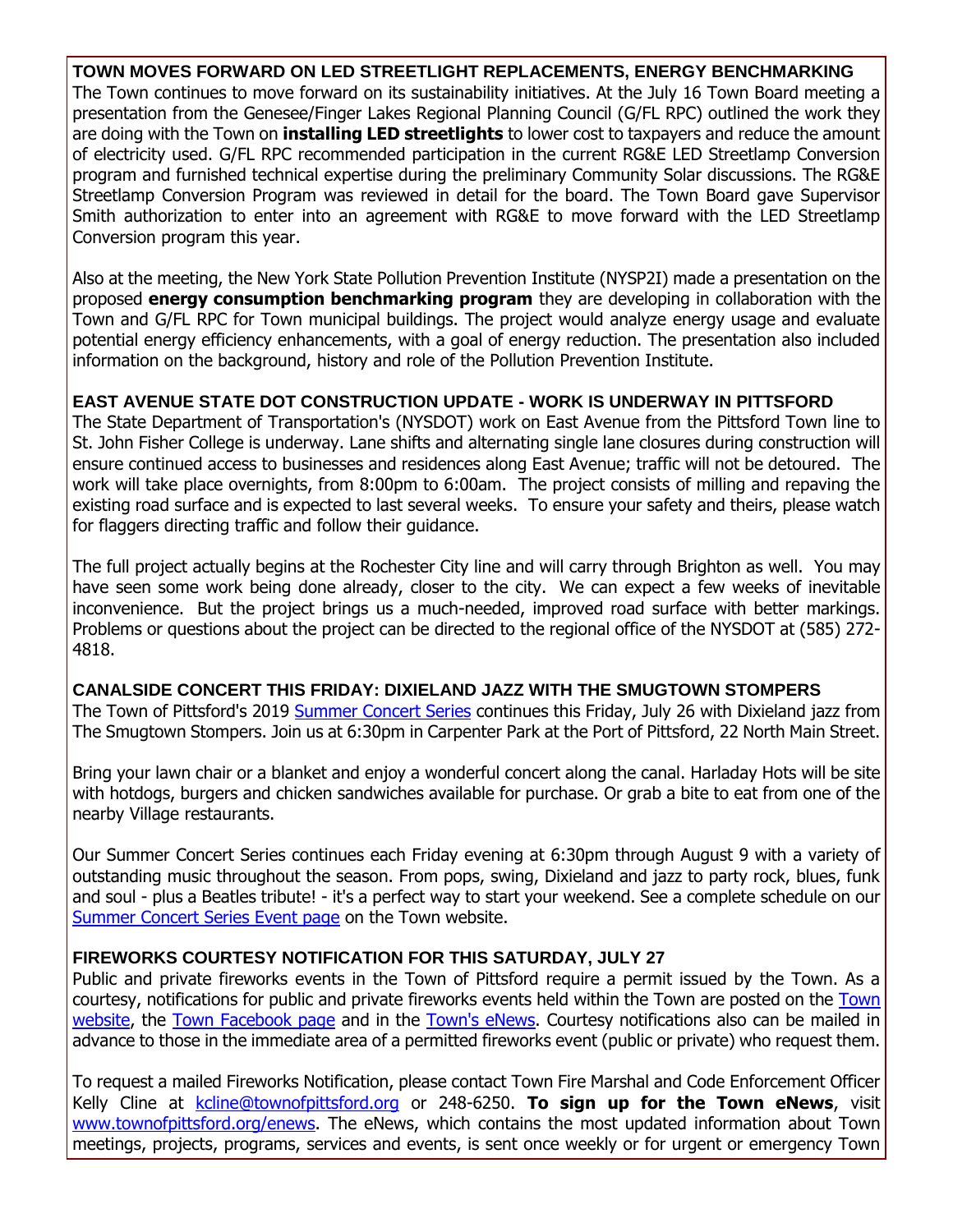notifications; **email addresses are never shared for any other purpose**. Please see below current fireworks event permit notifications.

#### **Current Fireworks Event Notification:**

# **July 27, 2019**

Private fireworks event at Oak Hill Country Club - approximately 9:15pm

All current Fireworks Event Courtesy Notification listings can be found on the Town website at [www.townofpittsford.org/fireworks-notifications.](http://r20.rs6.net/tn.jsp?f=00123bHzXy63bmCkOiadQf51FJWDLTNgYb5W75OMj3Pjxoh_wkx6ZBLCGxDGiEgeuXmlmuDwFPkvdNA6NTktwWAl0ABiTDlIqYFH3IOuOFEEC6oL5D0UxreRnU_YOJ1U5EmV-B_OMkw_z7YBXnoiwpO4T8dClX5_l8FGQ2Yxg4ojkXQJDvMcAL_iK4iT0OI9ZrQ7HAK6fdOP0TvGhCxcR53gOL8nMWgCgZWVvGIDjsONxpgMPH26tptg10yB6XVsY40BR5UhcXDvNwPkZjOZYM4imEnAvMdvUBv9r2gIR259mNziU1-zSx24isj1J5isnE8WngeE_M-OJY=&c=4THPiWQ9_-R3QmUlXthOiuqHM7pbOHq-SoGM3JouTuQmNYIZlCXfkw==&ch=WuQVqDiIUZEhJfQl-7M2_hdBjBxPYdVWx8_B46rcxuflAUEThjXVEQ==)

#### **BUFFALO BILLS TRAINING CAMP IS TOMORROW - AUGUST 6 AT ST. JOHN FISHER COLLEGE**

Buffalo Bills Training Camp starts tomorrow - Thursday, July 25! Bills training Camp runs through Tuesday, August 6 at St. John Fisher College. Plenty of activities are planned, including a 60th anniversary celebration at 9:45am on Thursday, August 1 and the "Return of the Blue & Red" night practice on August 2 featuring family-friendly fun. Find complete information, including a schedule of when practices are open to the public and which practices require tickets, at [www.buffalobills.com/training-camp.](http://r20.rs6.net/tn.jsp?f=00123bHzXy63bmCkOiadQf51FJWDLTNgYb5W75OMj3Pjxoh_wkx6ZBLCKdCEI23i7qwx2tOOilLIK7h4jEB2W1l-3PyV_Kz3XkKu_VET0AGDYD67isF28LEMBr4sqLQfSohr4pRAMeTFlYxmLlgnYbY_rqd6q_XtNbH0Plv9KAivRPS2ops4L-7nhzHg0wH1Z103Re3suqBf_APDmpEdh6DbbpB0z-IVcwmlp-gRDvgkKE6XUwkXfvL7pQ-b6WAhcW4ssSCu06pbcvNRFUdGxFTFprAz2yY8T9CLaD7K63gWObjtcrmpVIdkw==&c=4THPiWQ9_-R3QmUlXthOiuqHM7pbOHq-SoGM3JouTuQmNYIZlCXfkw==&ch=WuQVqDiIUZEhJfQl-7M2_hdBjBxPYdVWx8_B46rcxuflAUEThjXVEQ==)

There is **no parking on campus** for practices open to the public. **Shuttles** are available from parking lots at Pittsford Mendon High School (472 Mendon Road) and Pittsford Sutherland High School (55 Sutherland Street) during practice times, see [parking information](http://r20.rs6.net/tn.jsp?f=00123bHzXy63bmCkOiadQf51FJWDLTNgYb5W75OMj3Pjxoh_wkx6ZBLCIRIT3ytvzHk218mFYBmFvwPH8PKWVV81e_sSIYYsx9QdtvWvRBqdgz4DjfYs9hlDOrZkFqrH5omATKBYCRMn--pMPLolkbXhZgjDRdMYSzaSvOvATGf-xgKQAJgjl-MYpotwvHrNjvxTEZezUfksOlz7rbJSsHEQtT7G0vtm_IJmov5VWLX6q46e25EzWsxJcyFFWmfU7WClno7vvpkp7UVmjbjxmPzYjtGXAbK5Qshpmn0JGZEDnGGt1RGggyUlKnVtVMzIQqQjqs3JLqWizM=&c=4THPiWQ9_-R3QmUlXthOiuqHM7pbOHq-SoGM3JouTuQmNYIZlCXfkw==&ch=WuQVqDiIUZEhJfQl-7M2_hdBjBxPYdVWx8_B46rcxuflAUEThjXVEQ==) on the Bills Training Camp website for a complete schedule. There is a \$1 shuttle fee for those ages 12 - 62 and all services are handicap accessible.

The Buffalo Bills Training Camp is free to attend. **Tickets are required for certain practices** as indicated on the schedule; a complete schedule of all camp practice times can be found on the [Buffalo Bills Training](http://r20.rs6.net/tn.jsp?f=00123bHzXy63bmCkOiadQf51FJWDLTNgYb5W75OMj3Pjxoh_wkx6ZBLCIRIT3ytvzHktdji4mq6PM85N20jGcW6dnKyTnw_OnMCtzH4mXfc0MIU769yb9N2NK0mToN_JDJp-BT3osTwdmLFKWcg4oVY7Y5YdLOEQMJDdM7J-TuafiZORMoMFvzSHsSSR_0shpBUOJLzsygo5xoMrCWKP0MfH40bliaUclAfLCa5HzLS4Z91niF536UrfOrnoddhS3sk9doZjKAoLAY8FMHy5NifkUdUsLr5Xqe2S5ggoMJG682XMTq6SAYOi_NG91Qwyq5IX3DFyGIZTKQ=&c=4THPiWQ9_-R3QmUlXthOiuqHM7pbOHq-SoGM3JouTuQmNYIZlCXfkw==&ch=WuQVqDiIUZEhJfQl-7M2_hdBjBxPYdVWx8_B46rcxuflAUEThjXVEQ==)  [Camp website.](http://r20.rs6.net/tn.jsp?f=00123bHzXy63bmCkOiadQf51FJWDLTNgYb5W75OMj3Pjxoh_wkx6ZBLCIRIT3ytvzHktdji4mq6PM85N20jGcW6dnKyTnw_OnMCtzH4mXfc0MIU769yb9N2NK0mToN_JDJp-BT3osTwdmLFKWcg4oVY7Y5YdLOEQMJDdM7J-TuafiZORMoMFvzSHsSSR_0shpBUOJLzsygo5xoMrCWKP0MfH40bliaUclAfLCa5HzLS4Z91niF536UrfOrnoddhS3sk9doZjKAoLAY8FMHy5NifkUdUsLr5Xqe2S5ggoMJG682XMTq6SAYOi_NG91Qwyq5IX3DFyGIZTKQ=&c=4THPiWQ9_-R3QmUlXthOiuqHM7pbOHq-SoGM3JouTuQmNYIZlCXfkw==&ch=WuQVqDiIUZEhJfQl-7M2_hdBjBxPYdVWx8_B46rcxuflAUEThjXVEQ==)

#### **SENIORS SOCK HOP AND LUNCH IS THIS TUESDAY, 7/30**

Seniors, join us in the VanHuysen Community Room at the Spiegel Pittsford Community Center this Tuesday, July 30 at 12noon for a fun new lunch event - our first-ever Senior Sock Hop! Wear your saddle shoes and bobby socks . . . cardigan or suit . . . leather jacket and white T-shirt - whatever gets you in the spirit! Then after lunch head to our "dance hall" to enjoy all the hits from the 1950s with music by Fred Vine and Lynn. Lunch includes burgers and cheeseburgers, fries, chips, popcorn, cola and root beer floats, and cake for dessert. Cost is \$6.00 per person and advance reservation and payment is required. Stop by the Pittsford Seniors office in the Community Center or call 248-6235 for more information and to register.

The Town of Pittsford's Spiegel Community Center is located at 35 Lincoln Avenue. To learn more about all of our wonderful programs for seniors [click here to visit the Seniors page](http://r20.rs6.net/tn.jsp?f=00123bHzXy63bmCkOiadQf51FJWDLTNgYb5W75OMj3Pjxoh_wkx6ZBLCOeW6GCfIE6jRnwOwmuhmik8OmzLDusSHhQROZKOR1f1_lWLXKXt6WfRw9yF91ZWwYnHF_u9IvlaP4EPfuxxULQxuqe5eOBTfNPmYNDW-15ZIVp1gJus7KcGBSNuWEwjgDzC6m9YvaiVekuqLGGhJUh2Huc3A6lP-Gn6Wp1MmWmdhq2nwyGeCHndn7m0JVP-Vz6oc31HQPEAjzz7MmoWbdsKbCtQLb5ApIVmpDcw7a2FhwODueK3Kaq0sQjIEunizjPZeQ8WdmBC&c=4THPiWQ9_-R3QmUlXthOiuqHM7pbOHq-SoGM3JouTuQmNYIZlCXfkw==&ch=WuQVqDiIUZEhJfQl-7M2_hdBjBxPYdVWx8_B46rcxuflAUEThjXVEQ==) on the Town website or [read our](http://r20.rs6.net/tn.jsp?f=00123bHzXy63bmCkOiadQf51FJWDLTNgYb5W75OMj3Pjxoh_wkx6ZBLCDjx1ggaw6TXQ47mjKjqq7wWb4aKwcjvgkMqE4AJC8JUTRKHXOhnb4ez3HMhommp9pJ0WoiAIJJeCEy6szDENIdboJbCAOcB3qPaTguoJny0HuX77l7u3P-YKhhHjiStxtqTMfz9jKC_e1WDXFPeUt8NzDVHjyf5G6M7Du5Uxx2kDTwAwmg-4fB_YQChKBp-qTbB_ZfQ9LjhVnssNlTUFmGrdJ11MuSme3WJOXCSgB08SM_2CxV1UaMZQUqtb19wPZfnkLOOYYLTtUdX6Pm1xkxxKlfDydiv-8qRQLWwrZyqG4IZmayrUGyrW4GheUzJPQ==&c=4THPiWQ9_-R3QmUlXthOiuqHM7pbOHq-SoGM3JouTuQmNYIZlCXfkw==&ch=WuQVqDiIUZEhJfQl-7M2_hdBjBxPYdVWx8_B46rcxuflAUEThjXVEQ==)  [Seniors program info brochure online.](http://r20.rs6.net/tn.jsp?f=00123bHzXy63bmCkOiadQf51FJWDLTNgYb5W75OMj3Pjxoh_wkx6ZBLCDjx1ggaw6TXQ47mjKjqq7wWb4aKwcjvgkMqE4AJC8JUTRKHXOhnb4ez3HMhommp9pJ0WoiAIJJeCEy6szDENIdboJbCAOcB3qPaTguoJny0HuX77l7u3P-YKhhHjiStxtqTMfz9jKC_e1WDXFPeUt8NzDVHjyf5G6M7Du5Uxx2kDTwAwmg-4fB_YQChKBp-qTbB_ZfQ9LjhVnssNlTUFmGrdJ11MuSme3WJOXCSgB08SM_2CxV1UaMZQUqtb19wPZfnkLOOYYLTtUdX6Pm1xkxxKlfDydiv-8qRQLWwrZyqG4IZmayrUGyrW4GheUzJPQ==&c=4THPiWQ9_-R3QmUlXthOiuqHM7pbOHq-SoGM3JouTuQmNYIZlCXfkw==&ch=WuQVqDiIUZEhJfQl-7M2_hdBjBxPYdVWx8_B46rcxuflAUEThjXVEQ==)

#### **SAVE THE DATE: MARY POPPINS RETURNS - FAMILY OUTDOOR MOVIE NIGHT AUGUST 1**

The second of our Thursday evening Family Outdoor Movie Nights is Thursday, August 1 and features Mary Poppins Returns [rated PG]. Shown on a giant inflatable screen at the Sutherland High School fields (55 Sutherland Street), the movie will begin at dark (approximately 9:00pm). It's free, open to the public and includes free popcorn and beverages. Please note, pets are not allowed at this location. It's a great time with family and friends - bring your lawn chairs or a blanket and join us!

Then be sure to mark your calendar for our final Family Outdoor Movie Night of the season - On August 15 we'll be showing Ralph Breaks the Internet [PG]. Pittsford Sutherland High School is located at 55 Sutherland Street.

**VETERANS: THE LIBRARY OF CONGRESS WANTS TO PRESERVE YOUR STORIES Pittsford Resident Seeks Participants for "Veterans History Project"**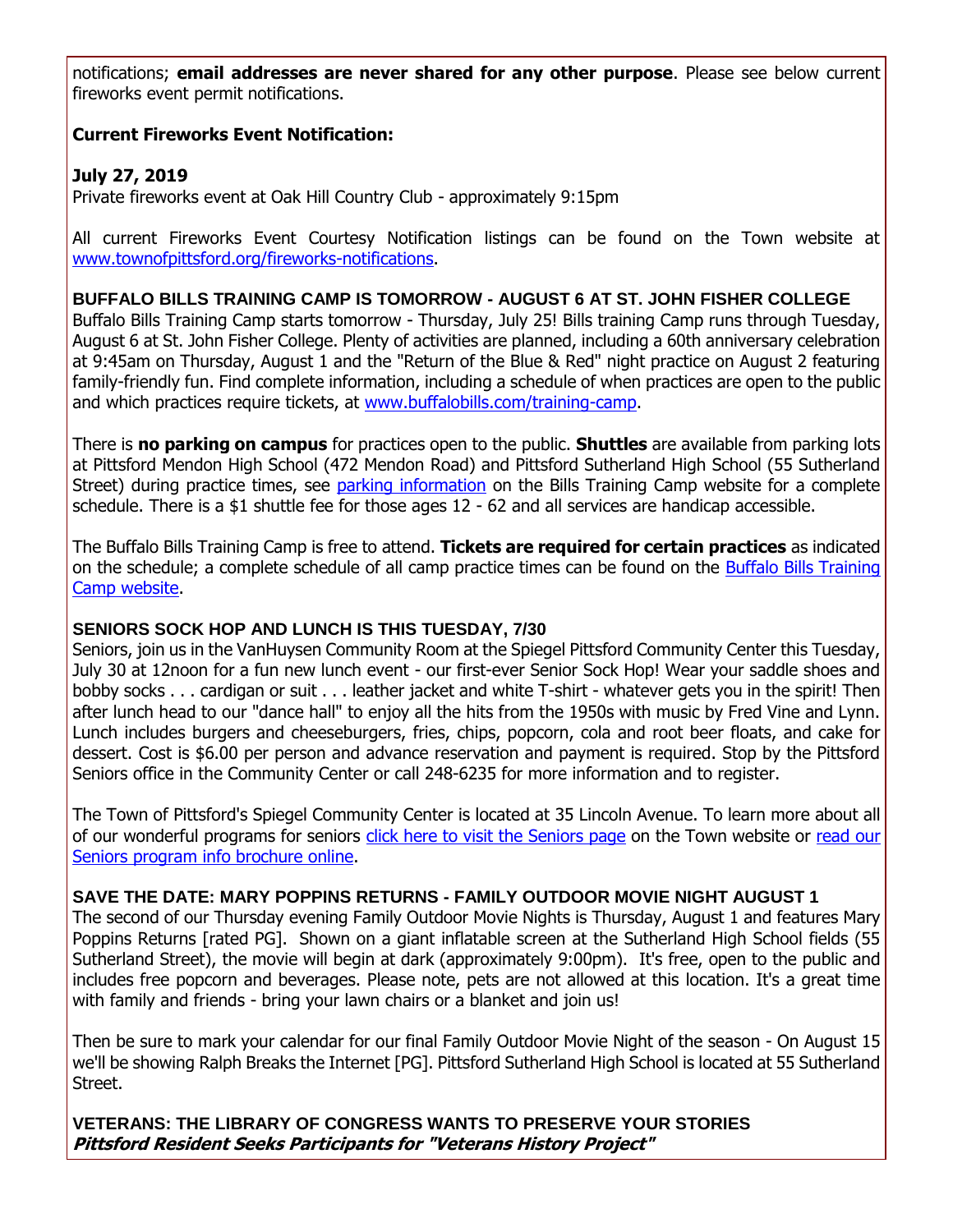The Library of Congress Veterans History Project has collected, preserved and made accessible the personal accounts of American war veterans so that future generations may hear directly from veterans and better understand the realities of war. Pittsford resident and Canandaigua Veterans Affairs Medical Center volunteer Cynthia Rickett has recorded nearly 400 interviews of veterans from Pittsford, East Rochester, Fairport and Brighton for the Veterans History Project. Mrs. Rickett is looking for more stories to gather and preserve.

Participation in the Veterans History Project is free and each veteran receives a free copy of his or her interview on a DVD. Interview copies also are sent to the Library of Congress and to the Rochester Military Society, and are permanently preserved in each of their collections. Mrs. Rickett personally arranges and conducts each interview.

If you are, or know of, a U.S. military veteran who wants to share his or her experience related to military service, you can contact Cynthia Rickett at (585) 353-0632 to participate in the Veterans History Project.

The Veterans History Project began in 2000 as a way to preserve the stories of WWII veterans. Today the Library of Congress holds over 100,000 stories from veterans who served in the U.S. military, in any capacity, from WWI to the present. The project also accepts oral histories by immediate family members (parent, spouse, sibling or child) of members of the Armed Forces who died as a result of their service during a period of war. To view Veterans History Project interviews visit [www.loc.gov/vets/](http://r20.rs6.net/tn.jsp?f=00123bHzXy63bmCkOiadQf51FJWDLTNgYb5W75OMj3Pjxoh_wkx6ZBLCIRIT3ytvzHkxIvbC4ND58Wg7abCZZMNa2zbJqH19IyJe2LOIyp7TcEianfok4Em94RUzZmEeOdmWGfvXln_tPu1Ut17Oh_6NVrExhfFWkQ1EYJWlg5WLvxXc1yR65YU699HUm0h3dT1JsxS1P_CQbEW7Amd3r2yx69HAhTY3jwzAJBNI5OdzbTpgyhxGLApJJYbgK-BYTmQU7QGePPAo4-USyKCvaHZCDZbwFhPU6f1&c=4THPiWQ9_-R3QmUlXthOiuqHM7pbOHq-SoGM3JouTuQmNYIZlCXfkw==&ch=WuQVqDiIUZEhJfQl-7M2_hdBjBxPYdVWx8_B46rcxuflAUEThjXVEQ==) and click "Search the Veterans Collections." You may search by "Name of Interviewer" to see Cynthia Rickett's past interviews.

To our veterans - your service matters, and your story is worth preserving. Please consider giving Mrs. Rickett a call and participating in the Veterans History Project. Recording your experiences can serve to enlighten future generations and honor those with whom you served.

# **COMMUNITY CPR CLASS AT PITTSFORD VOLUNTEER AMBULANCE AUGUST 6**

Would you like to learn how to perform CPR? Bystander CPR triples a person's chance of surviving an outof-hospital cardiac arrest. According to a 2014 study, 45% of victims who received bystander CPR survived!

The Pittsford Volunteer Ambulance (PVA) offers certification in American Heart Association CPR. Learn and practice a life-saving skill, and take home the ability to help those around you in their greatest time of need.

The next class is Tuesday, August 6 from 6:00 - 10:00pm at the ambulance base, 40 Toby Road. Individuals, groups, and organizations are welcome to attend. To learn more or to sign up for a class, visit the PVA website at [www.pittsfordvolunteerambulance.org](http://r20.rs6.net/tn.jsp?f=00123bHzXy63bmCkOiadQf51FJWDLTNgYb5W75OMj3Pjxoh_wkx6ZBLCDY3IMCvcDKbBrOrkEefpthv-hUw3wOAyo9fPRsK8wHgdy0VAUt5q9FeqsbgxMXWCyf9RtePWwwb2S1sUSw52KhSFZlpAKoKkFuLvDtyPFn3V-V_mNx3m9SkTmEBp-LEV9DLf49egltM_b4vOkoy0vKKnnqm5KvXWVtXSHIoPo_j_dDjZsBC0Zlvc40iQiSEUIMYxMrfWWr7p2yHuR8H1spXcDg3XZFXH4XorJe-806vXeis4rZRZ7geFyN_nHZLZmLK69rOGiX-&c=4THPiWQ9_-R3QmUlXthOiuqHM7pbOHq-SoGM3JouTuQmNYIZlCXfkw==&ch=WuQVqDiIUZEhJfQl-7M2_hdBjBxPYdVWx8_B46rcxuflAUEThjXVEQ==) and fill out the CPR Class Contact form. The Community Outreach Coordinator will return inquiries within two business days.

#### **REMINDERS**

#### **ASL INTERPRETER AT TOWN BOARD MEETINGS**

The Town of Pittsford provides an American Sign Language interpreter at every meeting of the Pittsford Town Board, to interpret for those who need this service.

#### **UPCOMING COMMUNITY ACTIVITIES IN PITTSFORD**

- [Buffalo Bills Training Camp,](http://www.buffalobills.com/team/training-camp/home.html?utm_source=eNews+07-24-19&utm_campaign=eNews+07-24-19&utm_medium=email) 7/25 8/6, St. John Fisher College, 3690 East Avenue, Rochester, NY 14618; shuttles available in Pittsford at Pittsford Mendon High School, 472 Mendon Road, and Pittsford Sutherland High School, 55 Sutherland Street; for complete camp info and shuttle times, visit [www.buffalobills.com/team/training-camp/](http://www.buffalobills.com/team/training-camp/?utm_source=eNews+07-24-19&utm_campaign=eNews+07-24-19&utm_medium=email)
- [Town Summer Concert](http://r20.rs6.net/tn.jsp?f=00123bHzXy63bmCkOiadQf51FJWDLTNgYb5W75OMj3Pjxoh_wkx6ZBLCMq3fecyfDzYaqpUPM_f7YD_v0Yv1ZwlMhMZqxbNieBX266zARSde1lPeKmvkkCNZVsLnXXisbn9HUec8fCi_ne79vwnT_0gN0LQzCWYqHOZAYe2YwITVNc5GYMbL2oCbMFQ4VoS7uqvWfxv3Hw0vyaxCLvG3VIZGggEtlPIBam9ZVUY-oQhcNiwc06LbGap1lOy1UzfSuYwo-iekAXoka5V0_5Js1mrRtIK53bKklOB7UY28F-m_OQh7uOXsOZ7OBEjebgb24mS&c=4THPiWQ9_-R3QmUlXthOiuqHM7pbOHq-SoGM3JouTuQmNYIZlCXfkw==&ch=WuQVqDiIUZEhJfQl-7M2_hdBjBxPYdVWx8_B46rcxuflAUEThjXVEQ==) featuring Dixieland jazz with the Smugtown Stompers, Friday, 7/26, 6:30pm, canalside in Carpenter Park at the Port of Pittsford, 22 N. Main Street
- [Family Outdoor Movie Night,](http://r20.rs6.net/tn.jsp?f=00123bHzXy63bmCkOiadQf51FJWDLTNgYb5W75OMj3Pjxoh_wkx6ZBLCFQRGmj9xOTtXa_QNCv55VSfFwdipTzmGn75xfCU-vRycQbQeqb9INr0-nBMdTqR5okWacwEXyoFELmZnegPTlq-kfKC75lT4ckmf5hmRKix2iA2Nw3tSA5VTakbyQnI3AfKIBTib6RT4jRrE80HAGpBR0EdAT2f8UECwhGn0B4yuA9rqnqPjeO58SzsLFvw5Y-yQ2thndH4A8rNE2H79tcZ_CY7E5h_kswDPD_sZ_owvRnjt-i3x5MkI3h1tfaFSUjpDKOlYVukiHiRCoA0YAM=&c=4THPiWQ9_-R3QmUlXthOiuqHM7pbOHq-SoGM3JouTuQmNYIZlCXfkw==&ch=WuQVqDiIUZEhJfQl-7M2_hdBjBxPYdVWx8_B46rcxuflAUEThjXVEQ==) featuring *Mary Poppins Returns*; Thursday, 8/1, at dark, Pittsford Sutherland High School Fields, 55 Sutherland Street - please note, no pets allowed at this location